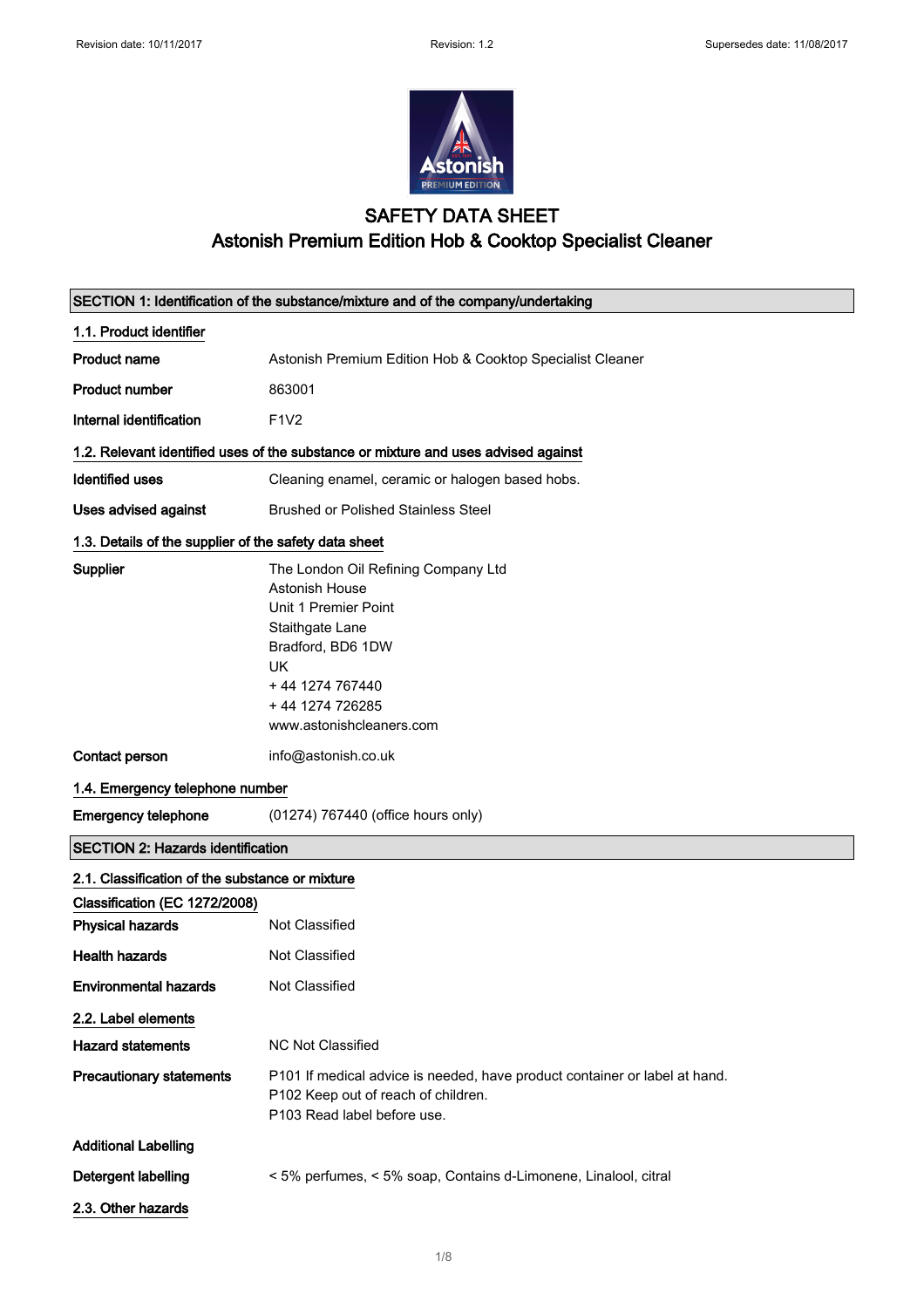None

| <b>SECTION 3: Composition/information on ingredients</b> |                                                                                    |                          |                                                                                              |    |
|----------------------------------------------------------|------------------------------------------------------------------------------------|--------------------------|----------------------------------------------------------------------------------------------|----|
| 3.2. Mixtures                                            |                                                                                    |                          |                                                                                              |    |
| <b>Silica Flour</b>                                      |                                                                                    |                          | 60-100%                                                                                      |    |
| CAS number: 14808-60-7                                   |                                                                                    |                          |                                                                                              |    |
| Classification                                           |                                                                                    |                          |                                                                                              |    |
| <b>STOT RE 1 - H372</b>                                  |                                                                                    | T; R48/23/24/25          | Classification (67/548/EEC or 1999/45/EC)                                                    |    |
|                                                          |                                                                                    |                          |                                                                                              |    |
| <b>Sodium Silicate</b>                                   |                                                                                    |                          |                                                                                              | 1% |
| CAS number: 1344-09-8                                    | EC number: 215-687-4                                                               |                          | REACH registration number: 01-                                                               |    |
|                                                          |                                                                                    |                          | 2119448725-31-0000                                                                           |    |
| Classification                                           |                                                                                    |                          | Classification (67/548/EEC or 1999/45/EC)                                                    |    |
| Skin Irrit. 2 - H315                                     |                                                                                    | C; R34                   |                                                                                              |    |
| Eye Dam. 1 - H318<br><b>STOT SE 3 - H335</b>             |                                                                                    |                          |                                                                                              |    |
|                                                          |                                                                                    |                          |                                                                                              |    |
| Glycerol                                                 |                                                                                    |                          |                                                                                              | 1% |
| CAS number: 56-81-5                                      | EC number: 200-289-5                                                               |                          |                                                                                              |    |
| Classification                                           |                                                                                    |                          | Classification (67/548/EEC or 1999/45/EC)                                                    |    |
| Not Classified                                           |                                                                                    | <b>NC Not Classified</b> |                                                                                              |    |
|                                                          | The Full Text for all R-Phrases and Hazard Statements are Displayed in Section 16. |                          |                                                                                              |    |
| <b>SECTION 4: First aid measures</b>                     |                                                                                    |                          |                                                                                              |    |
| 4.1. Description of first aid measures                   |                                                                                    |                          |                                                                                              |    |
| Inhalation                                               | if recovery not rapid.                                                             |                          | Remove exposure and give water to drink if mouth irritation experienced. Seek medical advice |    |
| Ingestion                                                | Drink water. If symptoms persist seek medical advice.                              |                          |                                                                                              |    |
| Skin contact                                             | Rinse affected area with water.                                                    |                          |                                                                                              |    |
| Eye contact                                              |                                                                                    |                          | Rinse thoroughly with water for several minutes. If symptoms persist seek medical advice.    |    |
|                                                          | 4.2. Most important symptoms and effects, both acute and delayed                   |                          |                                                                                              |    |
| Inhalation                                               | Possible mild irritation of breathing passage and possible mouth irritation.       |                          |                                                                                              |    |
| Ingestion                                                | Possible mild stomach upset and mild soreness of mouth.                            |                          |                                                                                              |    |
| Skin contact                                             | Possible mild transient irritation of skin.                                        |                          |                                                                                              |    |
| Eye contact                                              | Possible mild irritation, redness and soreness.                                    |                          |                                                                                              |    |
|                                                          | 4.3. Indication of any immediate medical attention and special treatment needed    |                          |                                                                                              |    |
| Notes for the doctor                                     | No data avaliable                                                                  |                          |                                                                                              |    |
| <b>Specific treatments</b>                               | No data available.                                                                 |                          |                                                                                              |    |
| <b>SECTION 5: Firefighting measures</b>                  |                                                                                    |                          |                                                                                              |    |

5.1. Extinguishing media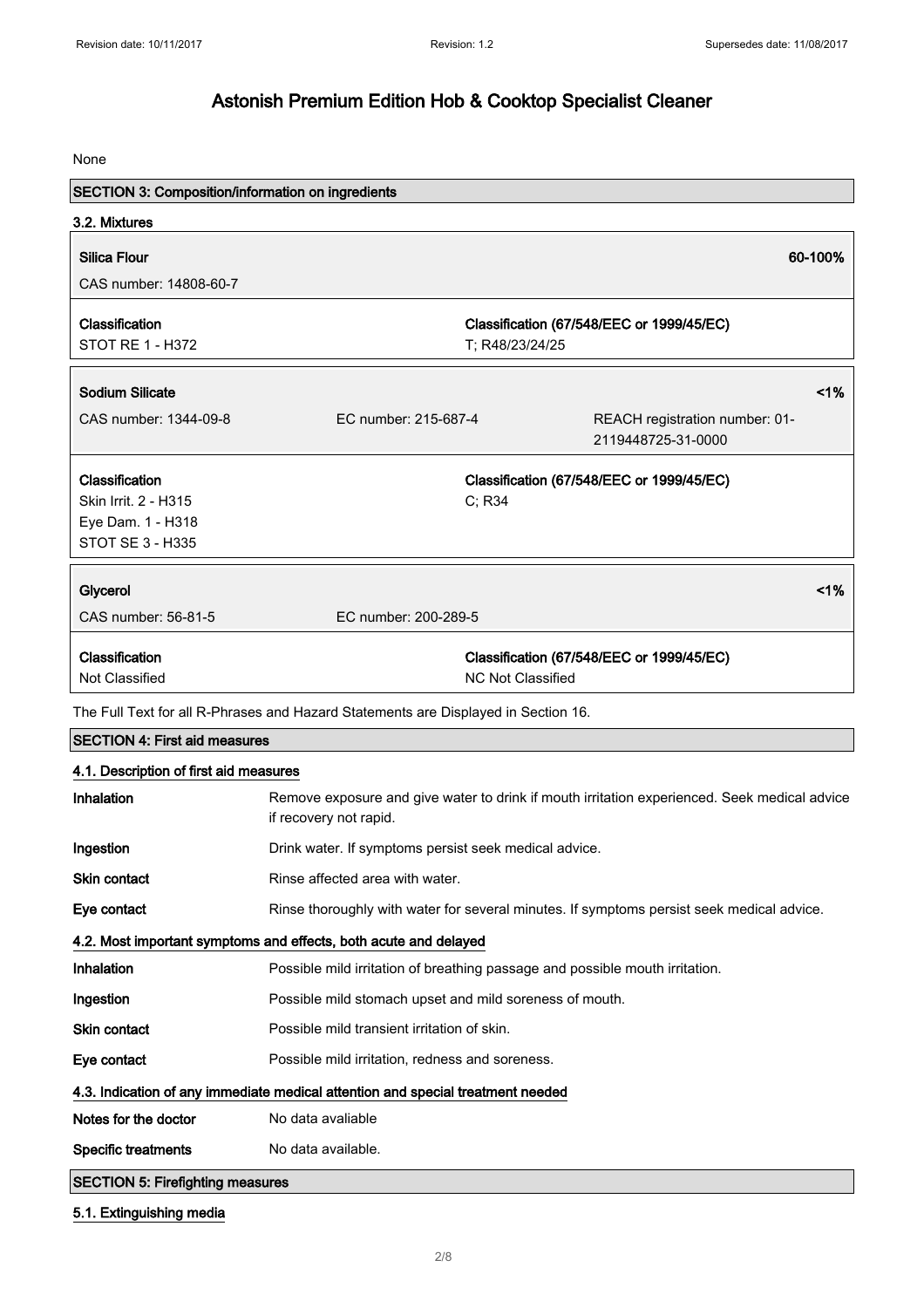| Suitable extinguishing media                                                                                                                                                                                                                                                                                                                                                                                              | Use extinguisher suitable to cause of fire.                                                                                                   |
|---------------------------------------------------------------------------------------------------------------------------------------------------------------------------------------------------------------------------------------------------------------------------------------------------------------------------------------------------------------------------------------------------------------------------|-----------------------------------------------------------------------------------------------------------------------------------------------|
| 5.2. Special hazards arising from the substance or mixture                                                                                                                                                                                                                                                                                                                                                                |                                                                                                                                               |
| Specific hazards                                                                                                                                                                                                                                                                                                                                                                                                          | Product does not support combustion, minimal fire hazard. Minimal quantities of oxides of<br>carbon may be produced.                          |
| 5.3. Advice for firefighters                                                                                                                                                                                                                                                                                                                                                                                              |                                                                                                                                               |
| Protective actions during<br>firefighting                                                                                                                                                                                                                                                                                                                                                                                 | Use protection suitable to cause of fire.                                                                                                     |
| <b>SECTION 6: Accidental release measures</b>                                                                                                                                                                                                                                                                                                                                                                             |                                                                                                                                               |
|                                                                                                                                                                                                                                                                                                                                                                                                                           | 6.1. Personal precautions, protective equipment and emergency procedures                                                                      |
| <b>Personal precautions</b>                                                                                                                                                                                                                                                                                                                                                                                               | Avoid contact with skin and eyes.                                                                                                             |
| 6.2. Environmental precautions                                                                                                                                                                                                                                                                                                                                                                                            |                                                                                                                                               |
| <b>Environmental precautions</b>                                                                                                                                                                                                                                                                                                                                                                                          | Product is intended to be rinsed away to sewer after use. For bigger spillages non-household<br>spillages prevent entry into sewer or drains. |
| 6.3. Methods and material for containment and cleaning up                                                                                                                                                                                                                                                                                                                                                                 |                                                                                                                                               |
| Methods for cleaning up                                                                                                                                                                                                                                                                                                                                                                                                   | Absorb household spillages with e.g kitchen roll and dispose of in bin. Wipe affected area<br>clean with a damp cloth.                        |
| 6.4. Reference to other sections                                                                                                                                                                                                                                                                                                                                                                                          |                                                                                                                                               |
| Reference to other sections                                                                                                                                                                                                                                                                                                                                                                                               | None                                                                                                                                          |
| <b>SECTION 7: Handling and storage</b>                                                                                                                                                                                                                                                                                                                                                                                    |                                                                                                                                               |
| 7.1. Precautions for safe handling                                                                                                                                                                                                                                                                                                                                                                                        |                                                                                                                                               |
| <b>Usage precautions</b>                                                                                                                                                                                                                                                                                                                                                                                                  | Use as instructed on label.                                                                                                                   |
|                                                                                                                                                                                                                                                                                                                                                                                                                           | 7.2. Conditions for safe storage, including any incompatibilities                                                                             |
| <b>Storage precautions</b>                                                                                                                                                                                                                                                                                                                                                                                                | Store in ambient conditions. Keep out of the reach of children.                                                                               |
| 7.3. Specific end use(s)                                                                                                                                                                                                                                                                                                                                                                                                  |                                                                                                                                               |
| Specific end use(s)                                                                                                                                                                                                                                                                                                                                                                                                       | Cleaning enamel, ceramic or halogen based hobs.                                                                                               |
| <b>SECTION 8: Exposure Controls/personal protection</b>                                                                                                                                                                                                                                                                                                                                                                   |                                                                                                                                               |
| 8.1. Control parameters                                                                                                                                                                                                                                                                                                                                                                                                   |                                                                                                                                               |
| Occupational exposure limits                                                                                                                                                                                                                                                                                                                                                                                              |                                                                                                                                               |
| <b>Silica Flour</b>                                                                                                                                                                                                                                                                                                                                                                                                       |                                                                                                                                               |
| Long-term exposure limit (8-hour TWA): WEL 0.1 mg/m <sup>3</sup>                                                                                                                                                                                                                                                                                                                                                          | Inhalation                                                                                                                                    |
| <b>Sodium Silicate</b>                                                                                                                                                                                                                                                                                                                                                                                                    |                                                                                                                                               |
| Long-term exposure limit (8-hour TWA): DNEL, Workers 1.59 mg/kg<br>Dermal<br>Long-term exposure limit (8-hour TWA): DNEL, Workers 5.61 mg/m <sup>3</sup><br>Inhalation<br>Long-term exposure limit (8-hour TWA): DNEL, General 0.8 mg/kg<br>Oral<br>Long-term exposure limit (8-hour TWA): DNEL, General 1.38 mg/m <sup>3</sup><br>Inhalation<br>Long-term exposure limit (8-hour TWA): DNEL, General 0.8 mg/kg<br>Dermal |                                                                                                                                               |
| Glycerol                                                                                                                                                                                                                                                                                                                                                                                                                  |                                                                                                                                               |
| Long-term exposure limit (8-hour TWA): WEL 10 mg/m <sup>3</sup><br>WEL = Workplace Exposure Limit                                                                                                                                                                                                                                                                                                                         | mist                                                                                                                                          |

#### 8.2. Exposure controls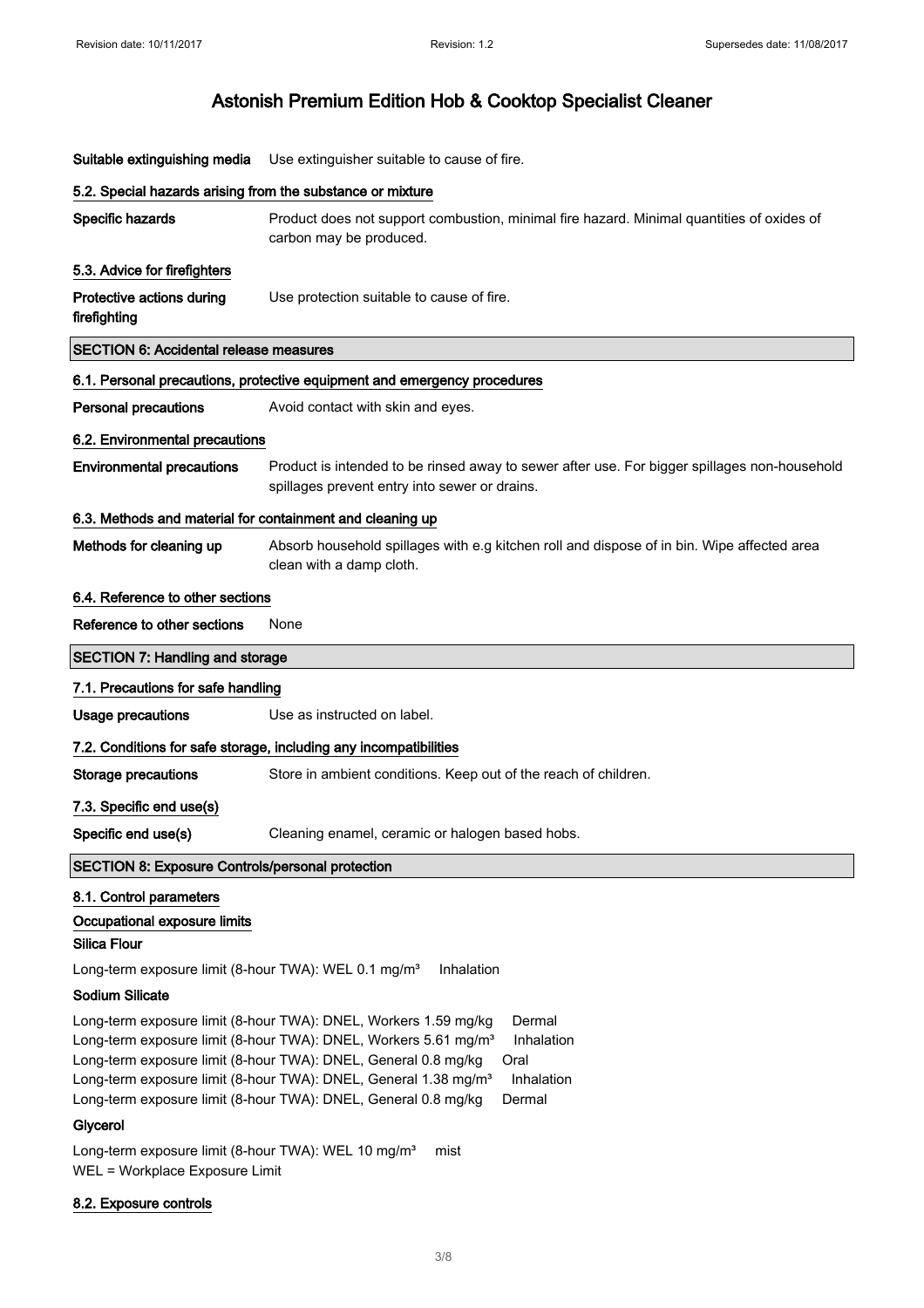Environmental exposure controls This product does not pose a hazard in normal use when following the usage instructions.

#### SECTION 9: Physical and Chemical Properties

| 9.1. Information on basic physical and chemical properties |                                                             |
|------------------------------------------------------------|-------------------------------------------------------------|
| Appearance                                                 | smooth solid off-white paste                                |
| Colour                                                     | White/off-white.                                            |
| Odour                                                      | Lemon                                                       |
| <b>Odour threshold</b>                                     | Not known.                                                  |
| pH                                                         | pH (diluted solution): 9.0 - 10.5 (1% aq.)                  |
| <b>Melting point</b>                                       | Not known.                                                  |
| Initial boiling point and range                            | Not measured (>100°C)                                       |
| Flash point                                                | No information available.                                   |
| <b>Evaporation rate</b>                                    | Not known.                                                  |
| <b>Evaporation factor</b>                                  | Not known.                                                  |
| Flammability (solid, gas)                                  | Does not ignite.                                            |
| Upper/lower flammability or<br>explosive limits            | Does not ignite.                                            |
| Other flammability                                         | Not relevant.                                               |
| Vapour pressure                                            | Not determined.                                             |
| Vapour density                                             | $> 1$ (Air=1)                                               |
| <b>Relative density</b>                                    | $~1.6 \text{ @ } 20^{\circ}$ C                              |
| <b>Bulk density</b>                                        | Not relevant.                                               |
| Solubility(ies)                                            | Silica Flour - Insoluble in Water                           |
| <b>Partition coefficient</b>                               | Not known.                                                  |
| Auto-ignition temperature                                  | No information available.                                   |
| <b>Decomposition Temperature</b>                           | Not available.                                              |
| <b>Viscosity</b>                                           | Not determined.                                             |
| <b>Explosive properties</b>                                | None                                                        |
| Explosive under the influence<br>of a flame                | Not considered to be explosive.                             |
| <b>Oxidising properties</b>                                | Not available.                                              |
| <b>Comments</b>                                            | Information given is applicable to the product as supplied. |
| 9.2. Other information                                     |                                                             |
| Other information                                          | None.                                                       |
| <b>SECTION 10: Stability and reactivity</b>                |                                                             |
| 10.1. Reactivity                                           |                                                             |

Reactivity **No reactivity hazards expected.**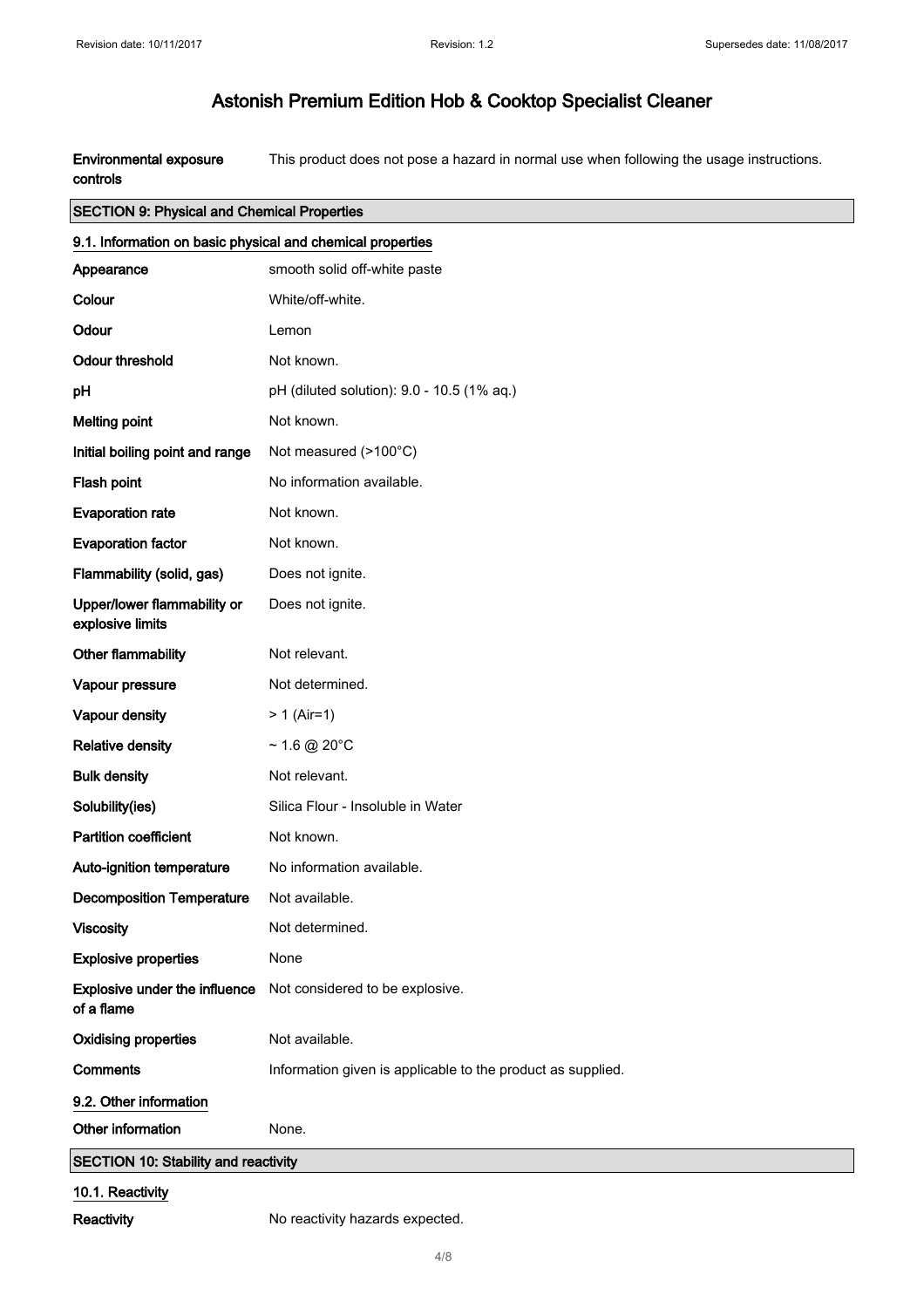| 10.2. Chemical stability                     |                                                                                                                                                                                                                                                                                                                                                                                                                 |
|----------------------------------------------|-----------------------------------------------------------------------------------------------------------------------------------------------------------------------------------------------------------------------------------------------------------------------------------------------------------------------------------------------------------------------------------------------------------------|
| <b>Stability</b>                             | Stable under normal conditions.                                                                                                                                                                                                                                                                                                                                                                                 |
| 10.3. Possibility of hazardous reactions     |                                                                                                                                                                                                                                                                                                                                                                                                                 |
| Possibility of hazardous<br>reactions        | None under normal conditions.                                                                                                                                                                                                                                                                                                                                                                                   |
| 10.4. Conditions to avoid                    |                                                                                                                                                                                                                                                                                                                                                                                                                 |
| Conditions to avoid                          | None known.                                                                                                                                                                                                                                                                                                                                                                                                     |
| 10.5. Incompatible materials                 |                                                                                                                                                                                                                                                                                                                                                                                                                 |
| <b>Materials to avoid</b>                    | None known.                                                                                                                                                                                                                                                                                                                                                                                                     |
| 10.6. Hazardous decomposition products       |                                                                                                                                                                                                                                                                                                                                                                                                                 |
| Hazardous decomposition<br>products          | Carbon oxides.                                                                                                                                                                                                                                                                                                                                                                                                  |
| <b>SECTION 11: Toxicological information</b> |                                                                                                                                                                                                                                                                                                                                                                                                                 |
| 11.1. Information on toxicological effects   |                                                                                                                                                                                                                                                                                                                                                                                                                 |
| <b>Toxicological effects</b>                 | This mixture has not been tested. Based on the avaliable data of the ingredients the<br>classification criteria are not met.                                                                                                                                                                                                                                                                                    |
| Other health effects                         | Silica Flour- Contains respirable quartz and is classified as STOT RE1. Prolonged and/or<br>massive exposure to respirable crystalline silica-containing dust may cause silicosis, a<br>nodular pulmonary fibrosis caused by deposition in the lungs of fine respirable particles of<br>crystalline silica. Once dispersed fully in the product the risk of respirable silica becoming<br>airborne is neglible. |
| <b>SECTION 12: Ecological Information</b>    |                                                                                                                                                                                                                                                                                                                                                                                                                 |
| Ecotoxicity                                  | The mixture has not been tested. Based on the available data of the ingredients the<br>classification criteria are not met.                                                                                                                                                                                                                                                                                     |
| 12.1. Toxicity                               |                                                                                                                                                                                                                                                                                                                                                                                                                 |
| Toxicity                                     | The mixture has not been tested. Based on the available data of the ingredients the mixture<br>is not classified as harmful to the aquatic environment.                                                                                                                                                                                                                                                         |
| 12.2. Persistence and degradability          |                                                                                                                                                                                                                                                                                                                                                                                                                 |
|                                              | Persistence and degradability Contains detergents that satisfy the bio-degradation requirements of directive 648/2004/EC.                                                                                                                                                                                                                                                                                       |
| 12.3. Bioaccumulative potential              |                                                                                                                                                                                                                                                                                                                                                                                                                 |
| <b>Bioaccumulative potential</b>             | No bio-accumulative potential noted for any component.                                                                                                                                                                                                                                                                                                                                                          |
| <b>Partition coefficient</b>                 | Not known.                                                                                                                                                                                                                                                                                                                                                                                                      |
| 12.4. Mobility in soil                       |                                                                                                                                                                                                                                                                                                                                                                                                                 |
| <b>Mobility</b>                              | The components of the mixture are readily absorbed into soil and are mobile in water<br>environment.                                                                                                                                                                                                                                                                                                            |
| 12.5. Results of PBT and vPvB assessment     |                                                                                                                                                                                                                                                                                                                                                                                                                 |
| Results of PBT and vPvB<br>assessment        | No data available.                                                                                                                                                                                                                                                                                                                                                                                              |
| 12.6. Other adverse effects                  |                                                                                                                                                                                                                                                                                                                                                                                                                 |
| Other adverse effects                        | Not available.                                                                                                                                                                                                                                                                                                                                                                                                  |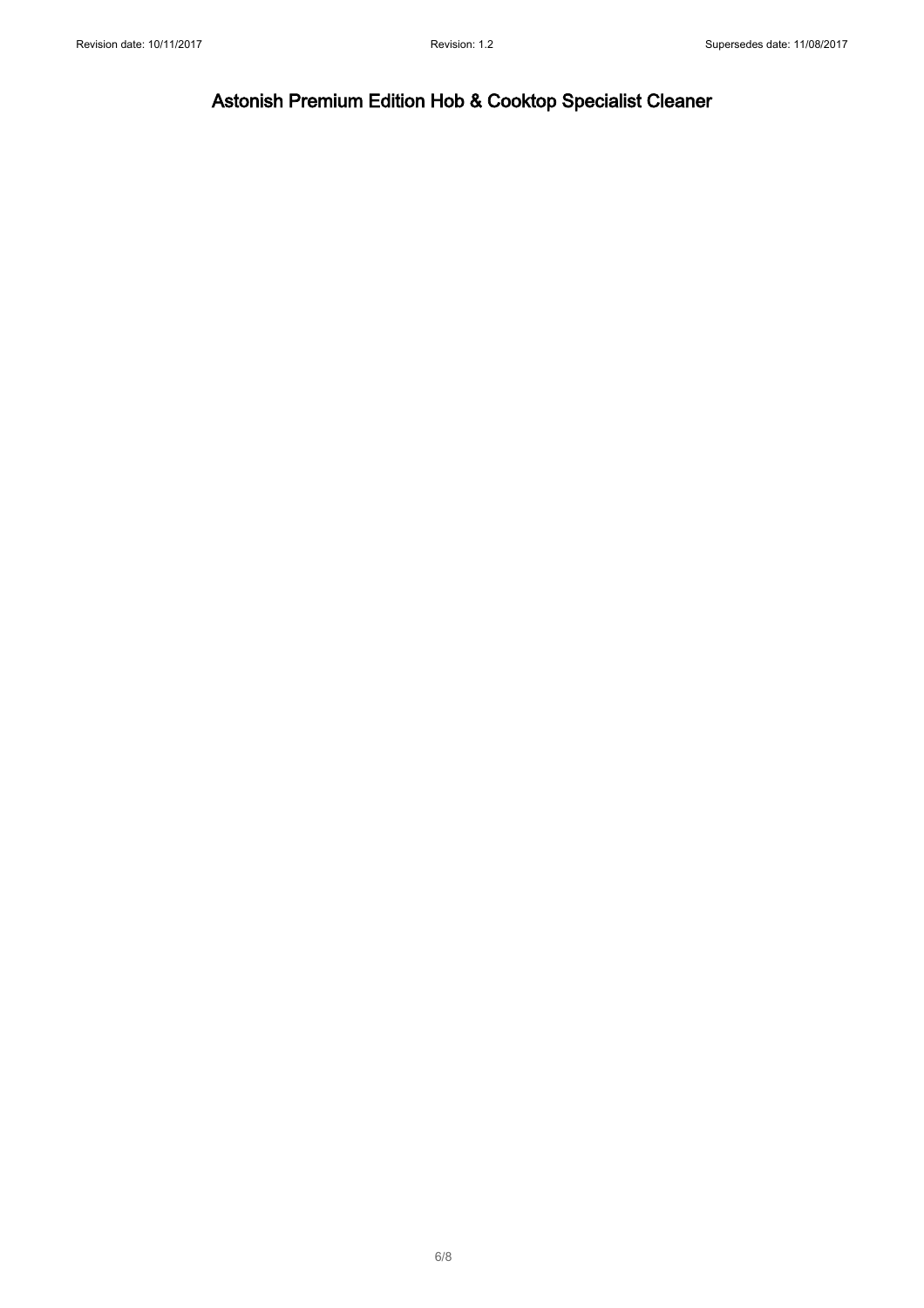| <b>SECTION 13: Disposal considerations</b>                                                     |                                                                                                                                                                                                                                                                                                                                |  |
|------------------------------------------------------------------------------------------------|--------------------------------------------------------------------------------------------------------------------------------------------------------------------------------------------------------------------------------------------------------------------------------------------------------------------------------|--|
| 13.1. Waste treatment methods                                                                  |                                                                                                                                                                                                                                                                                                                                |  |
| <b>General information</b>                                                                     | Dispose of according to local regulations. Avoid disposing into drainage systems and into the<br>environment. Dispose of contaminated packaging in the same way as the product itself. Non-<br>contaminated packages may be recycled.                                                                                          |  |
| <b>SECTION 14: Transport information</b>                                                       |                                                                                                                                                                                                                                                                                                                                |  |
| General                                                                                        | Not regulated.                                                                                                                                                                                                                                                                                                                 |  |
| 14.1. UN number                                                                                |                                                                                                                                                                                                                                                                                                                                |  |
| Not applicable.                                                                                |                                                                                                                                                                                                                                                                                                                                |  |
| 14.2. UN proper shipping name                                                                  |                                                                                                                                                                                                                                                                                                                                |  |
| Not applicable.                                                                                |                                                                                                                                                                                                                                                                                                                                |  |
| 14.3. Transport hazard class(es)                                                               |                                                                                                                                                                                                                                                                                                                                |  |
| Not regulated.                                                                                 |                                                                                                                                                                                                                                                                                                                                |  |
| 14.4. Packing group                                                                            |                                                                                                                                                                                                                                                                                                                                |  |
| Not applicable.                                                                                |                                                                                                                                                                                                                                                                                                                                |  |
| 14.5. Environmental hazards                                                                    |                                                                                                                                                                                                                                                                                                                                |  |
| Environmentally hazardous substance/marine pollutant<br>No.                                    |                                                                                                                                                                                                                                                                                                                                |  |
| 14.6. Special precautions for user                                                             |                                                                                                                                                                                                                                                                                                                                |  |
| Not applicable.                                                                                |                                                                                                                                                                                                                                                                                                                                |  |
|                                                                                                | 14.7. Transport in bulk according to Annex II of MARPOL and the IBC Code                                                                                                                                                                                                                                                       |  |
| Transport in bulk according to Not applicable.<br>Annex II of MARPOL 73/78<br>and the IBC Code |                                                                                                                                                                                                                                                                                                                                |  |
| <b>SECTION 15: Regulatory information</b>                                                      |                                                                                                                                                                                                                                                                                                                                |  |
|                                                                                                | 15.1. Safety, health and environmental regulations/legislation specific for the substance or mixture                                                                                                                                                                                                                           |  |
| <b>EU</b> legislation                                                                          | This safety data sheet is compliant with EC Regulation 1907/2006 (REACH) as adapted by<br>453/2010, Directive 67/548/EEC and EC Regulation 1272/2008 (CLP).<br>Dangerous Preparations Directive 1999/45/EC.<br>Regulation (EC) No. 648/2004 of the European Parliament and of the Council of 31st March<br>2004 on detergents. |  |
| 15.2. Chemical safety assessment                                                               |                                                                                                                                                                                                                                                                                                                                |  |

No chemical safety assessment has been carried out.

#### SECTION 16: Other information

| Abbreviations and acronyms | CAS: Chemical Abstracts Service.                             |
|----------------------------|--------------------------------------------------------------|
|                            | used in the safety data sheet DNEL: Derived No Effect Level. |
|                            | PBT: Persistent. Bioaccumulative and Toxic substance.        |
|                            | vPvB: Very Persistent and Very Bioaccumulative.              |